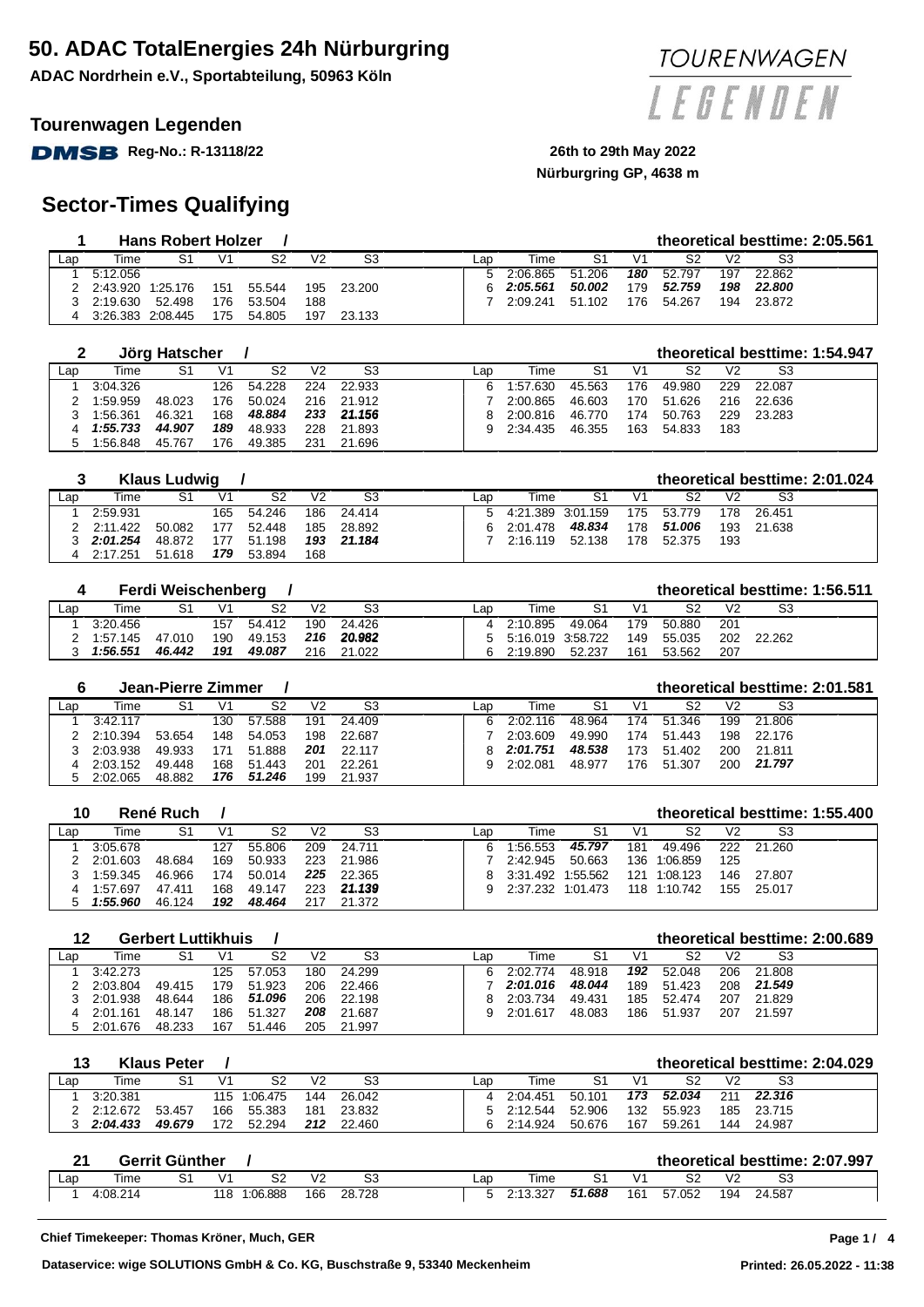**ADAC Nordrhein e.V., Sportabteilung, 50963 Köln**

#### **Tourenwagen Legenden**

**DMSB** Reg-No.: R-13118/22 26th to 29th May 2022

# **Nürburgring GP, 4638 m**

# **Sector-Times Qualifying**

| $\mathsf{L}$ ap | Time     | S1       | V1  | S2     | V2  | S3     | ∟ar | Гіmе              |        |     | S2     | V <sub>2</sub> | S3     |  |
|-----------------|----------|----------|-----|--------|-----|--------|-----|-------------------|--------|-----|--------|----------------|--------|--|
|                 | 2:22.857 | 1:00.844 | 137 | 57.855 | 198 | 24.158 |     | 2:25.565          | 55.283 | 147 | 55.418 | 174            |        |  |
|                 | 2:12.133 | 54.029   | 149 | 54.344 | 202 | 23.760 |     | 3:21.917 2:04.318 |        | 161 | 53.983 | 198            | 23.616 |  |
|                 | 2:08.463 | 51.783   | 152 | 53.496 | 202 | 23.184 |     | 2:08.300          | 51.944 | 165 | 53.125 | 197            | 23.231 |  |

| 22  |          | Guido Momm |     |            |     |        |     |           |        |     |          |                |        | theoretical besttime: 2:01.426 |
|-----|----------|------------|-----|------------|-----|--------|-----|-----------|--------|-----|----------|----------------|--------|--------------------------------|
| Lap | Time     | S1         | V1  | S2         | V2  | S3     | ∟ap | Time      | S1     |     | S2       | V <sub>2</sub> | S3     |                                |
|     | 2:58.475 |            | 156 | 55.253     | 209 | 23.941 |     | 2:05.374  | 48.956 | 175 | 53.869   | 219            | 22.549 |                                |
|     | 2:04.117 | 49.045     | 167 | 52.173     |     | 22.899 |     | 52:01.837 | 48.428 | 179 | 50.808   | 215            | 22.601 |                                |
|     | 2:02.180 | 48.837     | 160 | .153<br>51 | 224 | 22.190 | а   | 2:52.912  | 59.832 | 121 | 1:11.591 | 147            |        |                                |

|     |                   | <b>Patrick Stein</b> |                |              |     |        |     |                     |        |     |             |                |        | theoretical besttime: 2:16.751 |
|-----|-------------------|----------------------|----------------|--------------|-----|--------|-----|---------------------|--------|-----|-------------|----------------|--------|--------------------------------|
| Lap | Time              | S1                   | V <sub>1</sub> | S2           | V2  | S3     | ∟ap | Time                | S1     | V1  | S2          | V <sub>2</sub> | S3     |                                |
|     | 4:23.910          |                      |                | 119 1:06.225 | 159 | 27.705 |     | 4 2:49.827          | 57.399 |     | 99 1:12.638 | 122            |        |                                |
|     | 2:35.182          | 57.020               |                | 145 1:01.810 | 162 |        |     | 5 4:11.615 2:43.935 |        | 127 | 1:02.774    | 165            | 24.906 |                                |
|     | 4:08.362 2:41.429 |                      |                | 143 1:01.537 | 166 | 25.396 |     | 6 2:16.751          | 53.561 | 163 | 58.328      |                | 24.862 |                                |

| 40  |          | <b>Klaus Niedzwiedz</b> |     |        |     |        |     |          |        |     |        |     |        | theoretical besttime: 1:57.885 |
|-----|----------|-------------------------|-----|--------|-----|--------|-----|----------|--------|-----|--------|-----|--------|--------------------------------|
| Lap | Time     | S1                      |     | S2     | V2  | S3     | ∟ap | Time     |        | V1  | S2     |     | S3     |                                |
|     | 3:40.086 |                         | 134 | 59.255 | 153 | 24.007 |     | 1:57.885 | 47.355 | 187 | 49.169 | 218 | 21.361 |                                |
|     | 2:00.186 | 48.253                  | 184 | 50.022 | 215 | 21.911 |     | 2:16.942 | 51.110 | 160 | 53.219 | 200 |        |                                |

#### **41 Thomas Bartel / theoretical besttime: 2:10.488**

|                |                 |        |     |              |     |            |     |            |        |     |              |                |        | ___ |
|----------------|-----------------|--------|-----|--------------|-----|------------|-----|------------|--------|-----|--------------|----------------|--------|-----|
| $\mathsf{Lap}$ | Time            |        |     | S2           | V2  | S3         | ∟ap | Time       | S1     |     | S2           | V <sub>2</sub> | S3     |     |
|                | 3:59.088        |        |     | 136 1:04.335 |     | 182 27.319 |     | 4 2:16.888 | 51.346 |     | 156 1:00.486 | 193            | 25.056 |     |
|                | 2:19.519        | 54.263 | 141 | 59.992       | 191 | 25.264     |     | 5 2:17.726 | 55.331 | 150 | 57.736       | 199            | 24.659 |     |
|                | 2:11.514 52.372 |        | 154 | 54.747       | 199 | 24.395     |     |            |        |     |              |                |        |     |

| 46  |          | <b>Wolfgang Wemhoff</b> |     |              |     |        |     |          |        |     |        |     |        | theoretical besttime: 2:04.569 |
|-----|----------|-------------------------|-----|--------------|-----|--------|-----|----------|--------|-----|--------|-----|--------|--------------------------------|
| Lap | Time     | S1                      | V1  | S2           | V2  | S3     | Lac | Time     | S1     | V1  | S2     | V2  | S3     |                                |
|     | 3:41.354 |                         |     | 103 1:01.671 | 166 | 25.997 | 6.  | 2:07.285 | 51.582 | 178 | 52.851 | 198 | 22.852 |                                |
|     | 2:13.421 | 54.115                  | 163 | 55.693       | 196 | 23.613 |     | 2:05.862 | 50.774 | 177 | 52.175 | 199 | 22.913 |                                |
|     | 2:11.238 | 53.193                  | 173 | 54.892       | 191 | 23.153 |     | 2:05.834 | 50.868 | 180 | 52.421 | 200 | 22.545 |                                |
|     | 2:10.128 | 51.654                  | 157 | 54.349       | 199 | 24.125 | 9   | 2:05.097 | 49.849 | 180 | 52.672 | 199 | 22.576 |                                |
| 5   | 2:13.634 | 55.383                  | 134 | 55.202       | 198 | 23.049 |     |          |        |     |        |     |        |                                |

| 55  |          | ∟utz Peper |                |                |     |        |     |          |        |     |        |                |        | theoretical besttime: 2:00.068 |
|-----|----------|------------|----------------|----------------|-----|--------|-----|----------|--------|-----|--------|----------------|--------|--------------------------------|
| Lap | Time     | S1         | V <sub>1</sub> | S <sub>2</sub> | V2  | S3     | ∟ar | Time     |        |     | S2     | V <sub>2</sub> | S3     |                                |
|     | 3:00.341 |            | 167            | 52.604         | 206 | 22.702 |     | 2:02.129 | 48.899 | 182 | 50.883 | 210            | 22.347 |                                |
|     | 2:03.399 | 49.098     | 182            | 51.515         | 209 | 22.786 |     | 2:00.068 | 47.288 | 192 | 50.694 | 210            | 22.086 |                                |
|     | 2:02.659 | 48.800     | 188            | .082<br>51     | 212 | 22.777 |     |          |        |     |        |                |        |                                |

| 59     |          | Marvin Schaid |     |        |                |        |     |          |      |        |     |        |                |        | theoretical besttime: 2:08.928 |
|--------|----------|---------------|-----|--------|----------------|--------|-----|----------|------|--------|-----|--------|----------------|--------|--------------------------------|
| $L$ ap | Time     | S1            | V1  | S2     | V <sub>2</sub> | S3     | ∟ap |          | Time |        |     | S2     | V <sub>2</sub> | S3     |                                |
|        | 3:44.334 |               | 118 | 57.470 | 191            | 24.536 |     | 2:08.928 |      | 51.651 | 160 | 53.842 | 193            | 23.435 |                                |
|        | 2:10.961 | 52.453        | 150 | 54.996 | 200            | 23.512 |     | 2:11.097 |      | 52.837 | 150 | 54.263 | 192            | 23.997 |                                |

| 62  |          | Heinz-F. Pott |                |          |     |        |     |          |        |     |        |                |        | theoretical besttime: 2:03.867 |
|-----|----------|---------------|----------------|----------|-----|--------|-----|----------|--------|-----|--------|----------------|--------|--------------------------------|
| Lap | Time     | S1            | V <sub>1</sub> | S2       | V2  | S3     | ∟ap | Time     | S1     | V1  | S2     | V <sub>2</sub> | S3     |                                |
|     | 3:47.962 |               | 105            | 1:00.365 | 184 | 24.764 |     | 2:04.979 | 49.935 | '73 | 52.416 | 194            | 22.628 |                                |
|     | 2:09.292 | 52.129        | 169            | 53.891   | 196 | 23.272 |     | 2:05.686 | 50.149 | 165 | 52.968 | 194            | 22.569 |                                |
|     | 2:07.690 | 51.339        | 161            | 53.654   | 194 | 22.697 |     | 2:03.892 | 49.701 | 175 | 51.852 | 196            | 22.339 |                                |
| 4   | 2:06.680 | 50.683        | 167            | 53.112   | 195 | 22.885 |     | 2:04.990 | 49.693 | 75  | 52.562 | 194            | 22.735 |                                |
|     | 2:05.221 | 50.420        | 174            | 52.479   | 196 | 22.322 |     |          |        |     |        |                |        |                                |

| 76              |          | <b>Thorsten Stadler</b> |                |                |     |                |     |          |        |     |        |                |        | theoretical besttime: 1:48.806 |
|-----------------|----------|-------------------------|----------------|----------------|-----|----------------|-----|----------|--------|-----|--------|----------------|--------|--------------------------------|
| $\mathsf{L}$ ap | Time     | S1                      | V <sub>1</sub> | S <sub>2</sub> | V2  | S <sub>3</sub> | ∟ar | Time     |        |     | S2     | V <sub>2</sub> | S3     |                                |
|                 | 3:23.696 |                         | 127            | .058<br>51     | 236 | 20.980         |     | 1:49.106 | 43.422 | 216 | 45.562 | 239            | 20.122 |                                |
|                 | 1:53.728 | 47.017                  | 197            | 46.533         | 240 | 20.178         |     | 1:50.932 | 43.122 | 217 | 46.387 | 239            | 21.423 |                                |
|                 | l:49.291 | 43.366                  | 193            | 45.746         | 240 | 20.179         |     | 2:07.404 | 44.879 | 188 | 48.965 | 219            |        |                                |



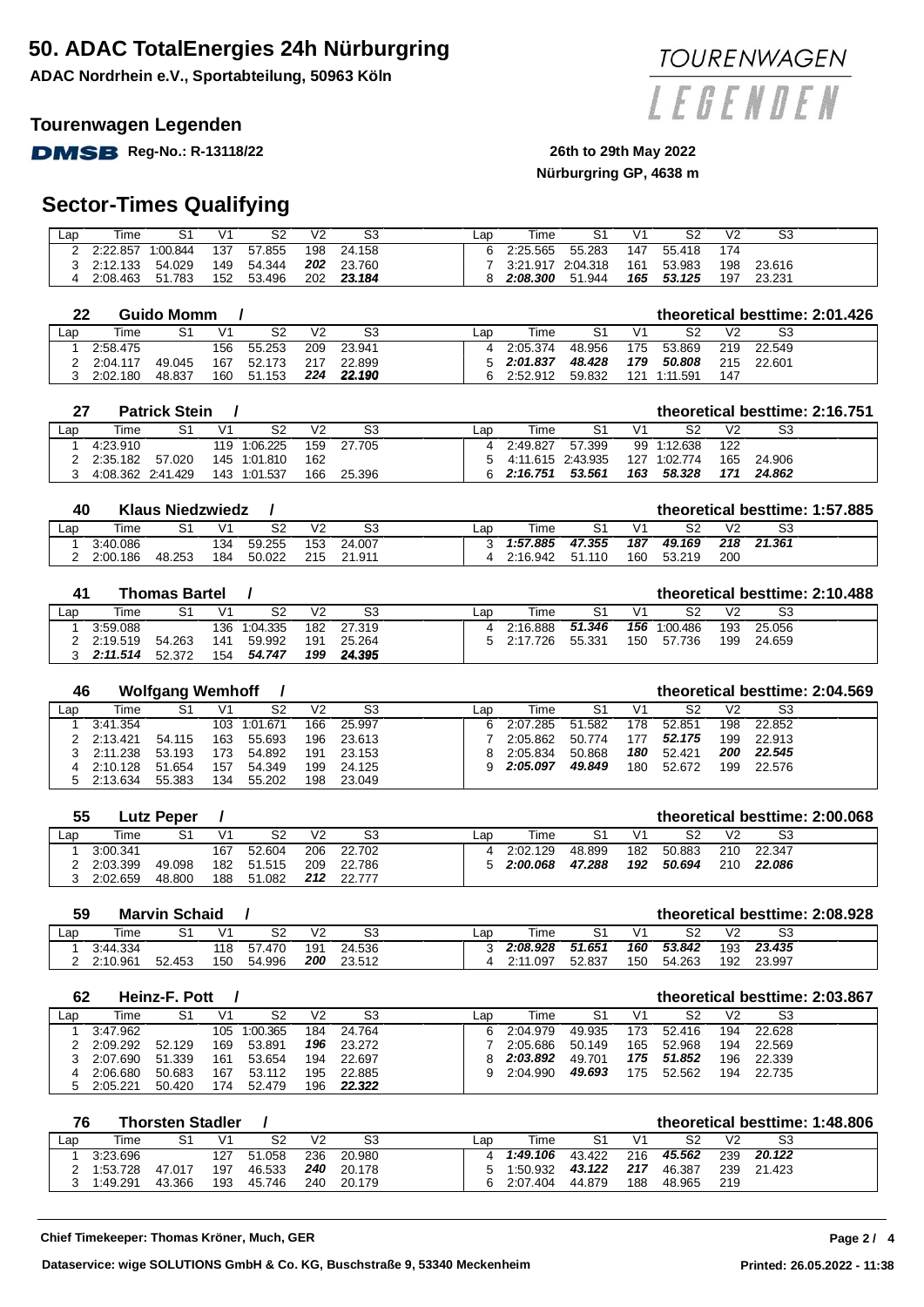**ADAC Nordrhein e.V., Sportabteilung, 50963 Köln**

### **Tourenwagen Legenden**

**DMSB** Reg-No.: R-13118/22 26th to 29th May 2022

## **Sector-Times Qualifying**

| 112 |          | Tim De Vos |     |        |                |        |     |                   |          |     |              |                |        | theoretical besttime: 2:01.622 |
|-----|----------|------------|-----|--------|----------------|--------|-----|-------------------|----------|-----|--------------|----------------|--------|--------------------------------|
| Lap | Time     | S1         | V1  | S2     | V <sub>2</sub> | S3     | ∟ap | Time              | S1       | V1  | S2           | V <sub>2</sub> | S3     |                                |
|     | 3:21.806 |            | 138 | 58.987 | 188            | 24.930 | 6.  | 2:14.853          | 48.529   | 172 | 51.122       | 201            |        |                                |
|     | 2:09.914 | 53.553     | 149 | 53.634 | 205            | 22.727 |     | 3:28.532 2:12.672 |          | 154 | 53.162       | 215            | 22.698 |                                |
|     | 2:03.004 | 48.781     | 190 | 51.941 | 219            | 22.282 | 8.  | 2:02.464          | 48.992   | 162 | 51.269       | 219            | 22.203 |                                |
|     | 2:02.030 | 48.714     | 165 | 50.890 | 219            | 22.426 | 9.  | 2:39.091          | 1:03.353 |     | 110 1:07.331 | 119            | 28.407 |                                |
| 5   | 2:02.867 | 48.641     | 169 | 51.519 | 216            | 22.707 |     |                   |          |     |              |                |        |                                |

| 118            |          | <b>Kurt Thiim</b> |     |        |     |        |     |          |        |     |        |                |        | theoretical besttime: 2:00.578 |
|----------------|----------|-------------------|-----|--------|-----|--------|-----|----------|--------|-----|--------|----------------|--------|--------------------------------|
| $\mathsf{Lap}$ | Time     |                   |     | S2     | V2  | S3     | ∟aɒ | Гіmе     |        |     | S2     | V <sub>2</sub> | S3     |                                |
|                | 3:30.979 |                   | 142 | 54.980 | 221 | 23.231 |     | 2:00.578 | 48.152 | 181 | 50.325 | 230            | 22.101 |                                |
|                | 2:06.441 | 51.576            | 166 | 52.123 | 221 | 22.742 |     |          |        |     |        |                |        |                                |

| 169 |          | <b>Frank Unverhau</b> |                |              |     |        |     |          |          |     |        |     |        | theoretical besttime: 2:00.101 |
|-----|----------|-----------------------|----------------|--------------|-----|--------|-----|----------|----------|-----|--------|-----|--------|--------------------------------|
| Lap | Time     | S1                    | V <sub>1</sub> | S2           | V2  | S3     | ∟ap | Time     | S1       | V1  | S2     | V2  | S3     |                                |
|     | 3:35.864 |                       |                | 126 1:00.735 | 196 | 24.549 | 6.  | 2:14.143 | 48.380   | 184 | 53.055 | 203 |        |                                |
|     | 2:12.667 | 55.336                | 139            | 54.711       | 206 | 22.620 |     | 3:05.382 | 1:51.210 | 173 | 51.698 | 206 | 22.474 |                                |
|     | 2:01.628 | 48.560                | 179            | 50.955       | 208 | 22.113 | 8   | 2:00.553 | 47.827   | 189 | 50.635 | 207 | 22.091 |                                |
|     | 2:01.409 | 48.146                | 184            | 51.085       | 208 | 22.178 | 9   | 2:00.772 | 47.880   | 189 | 50.709 | 206 | 22.183 |                                |
|     | 2:00.354 | 47.598                | 186            | 50.888       | 207 | 21.868 |     |          |          |     |        |     |        |                                |

| 201 |          |        |                | Jaan Mattes Dr. Reiling |     |        |     |                     |        |     |              |                |        | theoretical besttime: 2:05.164 |
|-----|----------|--------|----------------|-------------------------|-----|--------|-----|---------------------|--------|-----|--------------|----------------|--------|--------------------------------|
| Lap | Time     | S1     | V <sub>1</sub> | S2                      | V2  | S3     | ∟ap | Time                | S1     |     | S2           | V <sub>2</sub> | S3     |                                |
|     | 4:42.294 |        |                | 95 1:12.518             | 108 | 24.873 |     | 5 2:49.102 1:01.560 |        |     | 108 1:08.123 | 127            |        |                                |
|     | 2:07.884 | 51.535 | 159            | 53.856                  | 195 | 22.493 | 6.  | 4:08.098 2:44.627   |        | 137 | 58.491       | 182            | 24.980 |                                |
|     | 2:05.517 | 50.404 | 158            | 52.934                  | 196 | 22.179 |     | 2:06.873            | 51.045 | 156 | 53.254       | 197            | 22.574 |                                |
|     | 2:06.368 | 50.332 | 173            | 52.653                  | 197 | 23.383 |     |                     |        |     |              |                |        |                                |

| 265 |          | <b>Josef Krings</b> |                |        |     |        |     |                   |        |                |        |                |        | theoretical besttime: 1:58,474 |
|-----|----------|---------------------|----------------|--------|-----|--------|-----|-------------------|--------|----------------|--------|----------------|--------|--------------------------------|
| ∟ap | Time     | S1                  | V <sub>1</sub> | S2     | V2  | S3     | ∟aɒ | Time              | S1     | V <sub>1</sub> | S2     | V <sub>2</sub> | S3     |                                |
|     | 3:14.938 |                     | 150            | 52.715 | 206 | 23.098 |     | 5 2:13.653        | 47.357 | 185            | 50.101 | 209            |        |                                |
|     | 1:59.983 | 48.484              | 178            | 49.965 | 208 | 21.534 | 6.  | 4:07.498 2:53.177 |        | 155            | 52.034 | 205            | 22.287 |                                |
|     | 1:58.474 | 47.316              | 179            | 49.863 | 209 | 21.295 |     | 1:59.711          | 48.154 | 180            | 49.992 | 207            | 21.565 |                                |
|     | 1:59.167 | 47.853              | 181            | 49.895 | 206 | 21.419 |     | 2:17.659          | 47.983 | 173            | 51.493 | 162            |        |                                |

|     | 333<br>André Reuter<br>theoretical besttime: 2:04.928 |        |                |              |     |        |     |    |          |        |     |        |     |        |  |
|-----|-------------------------------------------------------|--------|----------------|--------------|-----|--------|-----|----|----------|--------|-----|--------|-----|--------|--|
| ∟ap | Time                                                  | S1     | V <sub>1</sub> | S2           | V2  | S3     | ∟ap |    | Time     | S1     |     | S2     | V2  | S3     |  |
|     | 4:09.809                                              |        |                | 119 1:10.990 | 138 | 24.304 |     | 5. | 2:04.928 | 50.191 | 169 | 52.462 | 193 | 22.275 |  |
|     | 2:07.604                                              | 51.895 | 148            | 52.975       | 195 | 22.734 |     | ൳  | 2:08.821 | 51.800 | 167 | 54.149 | 193 | 22.872 |  |
|     | 2:06.413                                              | 50.819 | 161            | 53.136       | 193 | 22.458 |     |    | 2:11.037 | 51.749 | 161 | 53.811 | 194 | 25.477 |  |
| 4   | 2:05.761                                              | 50.567 | 167            | 52.807       | 194 | 22.387 |     |    | 2:23.204 | 51.186 | 161 | 55.094 | 192 |        |  |

| 354<br>Jan van Elderen |          |        |     |                |                |        |     |          |          |     |        |                | theoretical besttime: 1:58.485 |  |
|------------------------|----------|--------|-----|----------------|----------------|--------|-----|----------|----------|-----|--------|----------------|--------------------------------|--|
| Lap                    | Гіmе     | S1     | V1  | S <sub>2</sub> | V <sub>2</sub> | S3     | ∟ap | Time     | S1       |     | S2     | V <sub>2</sub> | S3                             |  |
|                        | 3:03.690 |        | 135 | 54.536         | 214            | 22.577 | 6.  | 3:01.668 | 1:49.823 | 181 | 50.425 | 226.           | 21.420                         |  |
|                        | 2:02.777 | 49.798 | 166 | 50.918         | 225            | 22.061 |     | 2:01.901 | 47.412   | 171 | 52.949 | 224            | 21.540                         |  |
|                        | 1:59.416 | 47.263 | 180 | 49.958         | 229            | 22.195 | я   | 1:58.986 | 47.425   | 179 | 49.964 | 226            | 21.597                         |  |
| 4                      | 2:00.108 | 48.848 | 177 | 49.802         | 226            | 21.458 | 9   | 2:00.428 | 48.094   | 182 | 50.247 | 226            | 22.087                         |  |
|                        | 2:14.727 | 47.464 | 179 | 50.083         | 224            |        |     |          |          |     |        |                |                                |  |

|     | 371<br>Ko Koppejan |        |     |        |     |        |  |     |          | theoretical besttime: 1:59.091 |     |        |                |        |  |  |
|-----|--------------------|--------|-----|--------|-----|--------|--|-----|----------|--------------------------------|-----|--------|----------------|--------|--|--|
| Lap | Time               | S1     | V1  | -S2    | V2  | S3     |  | ∟aɒ | Time     | S1                             | V1  | S2     | V <sub>2</sub> | S3     |  |  |
|     | 3:22.423           |        | 131 | 58.311 | 190 | 25.065 |  | 6   | 2:06.368 | 47.014                         | 188 | 56.820 | 197            | 22.534 |  |  |
|     | 2:07.636           | 52.390 | 169 | 53.089 | 203 | 22.157 |  |     | 2:03.278 | 47.406                         | 182 | 52.219 | 176            | 23.653 |  |  |
|     | 2:00.087           | 47.680 | 183 | 50.383 | 206 | 22.024 |  | 8   | 2:05.294 | 48.432                         | 175 | 53.594 | 184            | 23.268 |  |  |
|     | 2:02.072           | 47.697 | 177 | 52.397 | 208 | 21.978 |  | q   | 2:10.273 | 48.053                         | 175 | 51.174 | 203            |        |  |  |
| 5   | 1:59.107           | 47.030 | 183 | 50.129 | 208 | 21.948 |  |     |          |                                |     |        |                |        |  |  |

|                 | 404      | <b>Anton Werner</b> |            |        |                |        |     |          |        |     |        |     |        | theoretical besttime: 1:57.433 |
|-----------------|----------|---------------------|------------|--------|----------------|--------|-----|----------|--------|-----|--------|-----|--------|--------------------------------|
| $\mathsf{L}$ ap | Time     | S1                  | $\sqrt{1}$ | co     | V <sub>2</sub> | SЗ     | ∟ap | Time     |        | V1  | S2     | V2  | SЗ     |                                |
|                 | 3:33.385 |                     | 132        | 56.979 | 216            | 22.854 |     | 1:57.671 | 46.368 | 157 | 49.548 | 233 | 21.755 |                                |

### **Page 3 /**



**Nürburgring GP, 4638 m**